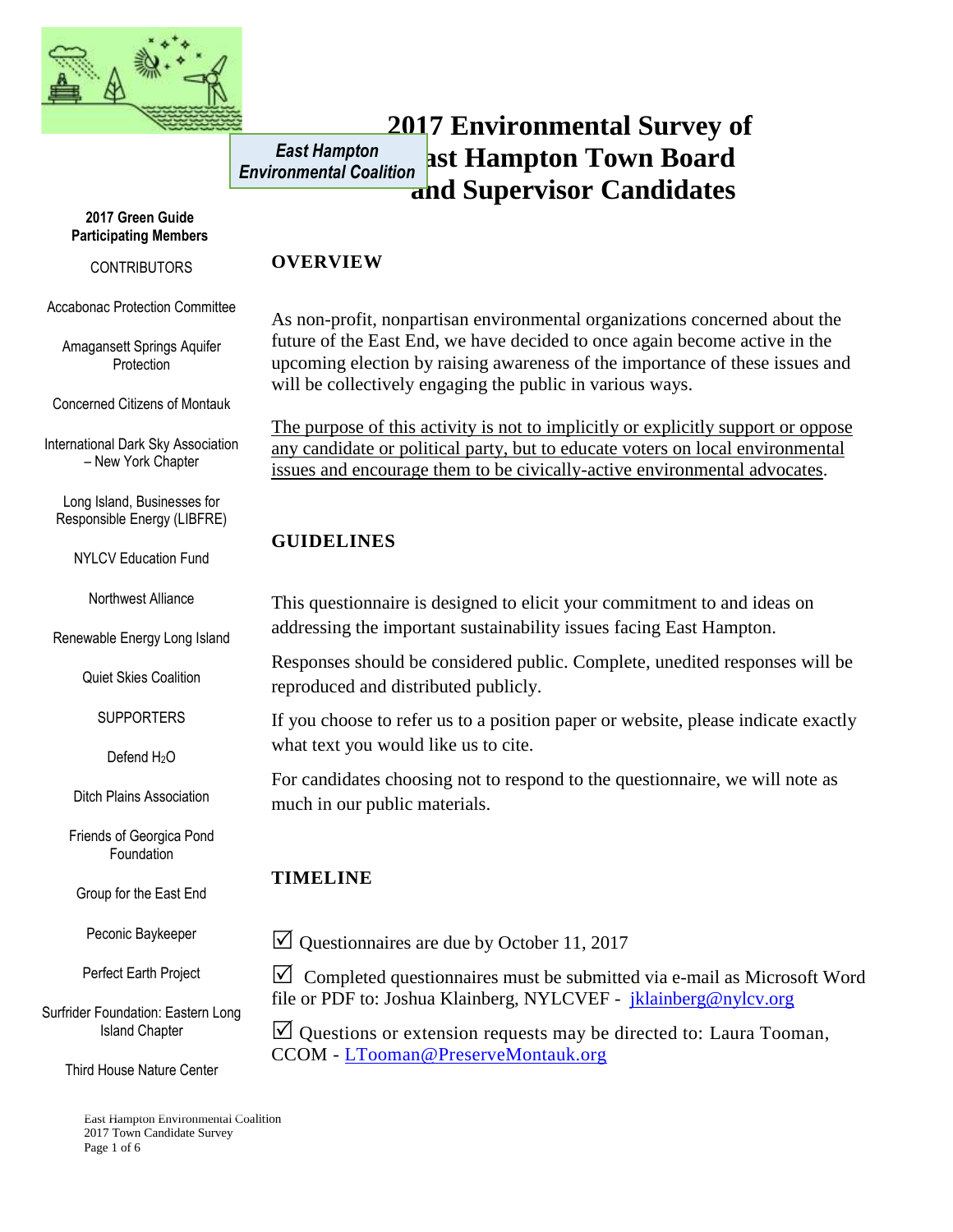## **CONTACT INFORMATION**

Please provide us with the following information:

Candidate Name: **Peter K. Van Scoyoc**

### Position Sought: **East Hampton Town Supervisor**

## **EXPERIENCE, PHILOSPOHY AND RELATIONSHIPS**

1) Please share with us accomplishments or experiences that would indicate your commitment to advancing an environmental agenda for East Hampton. These may be professional or personal.

As Councilman and Deputy Supervisor, I initiated a Town-wide Waste Water Management Study which resulted in the adoption of Town's Comprehensive Wastewater Management Plan. We are currently implementing the plan which includes:

Habitat restoration projects, storm water remediation, a septic system rebate program to incentivize residents to upgrade to low nitrogen septic systems, adopted the highest standards for wastewater treatment in all of Suffolk County.

I have been directly involved with acquiring hundreds of acres of wetlands, farmland, and open space through our Community Preservation Fund, 20% of which can now be used for water quality projects. I helped form the Town's Water Quality Technical Advisory Committee which reviews and recommends all CPF water quality projects for funding by the Town Board.

I have helped secure millions of dollars in grant funding for acquisition of flood prone areas, Coastal Assessment and Resiliency Planning (CARP), water quality improvement projects, renewable energy and sustainability, and "Green" infrastructure.

I am proud to have been instrumental in East Hampton's adoption of 100% renewable energy goal by 2020. We have been designated a "Clean Energy Community" by NYSERDA, the first community of its size to have this designation in NY as well as a "Climate Smart" community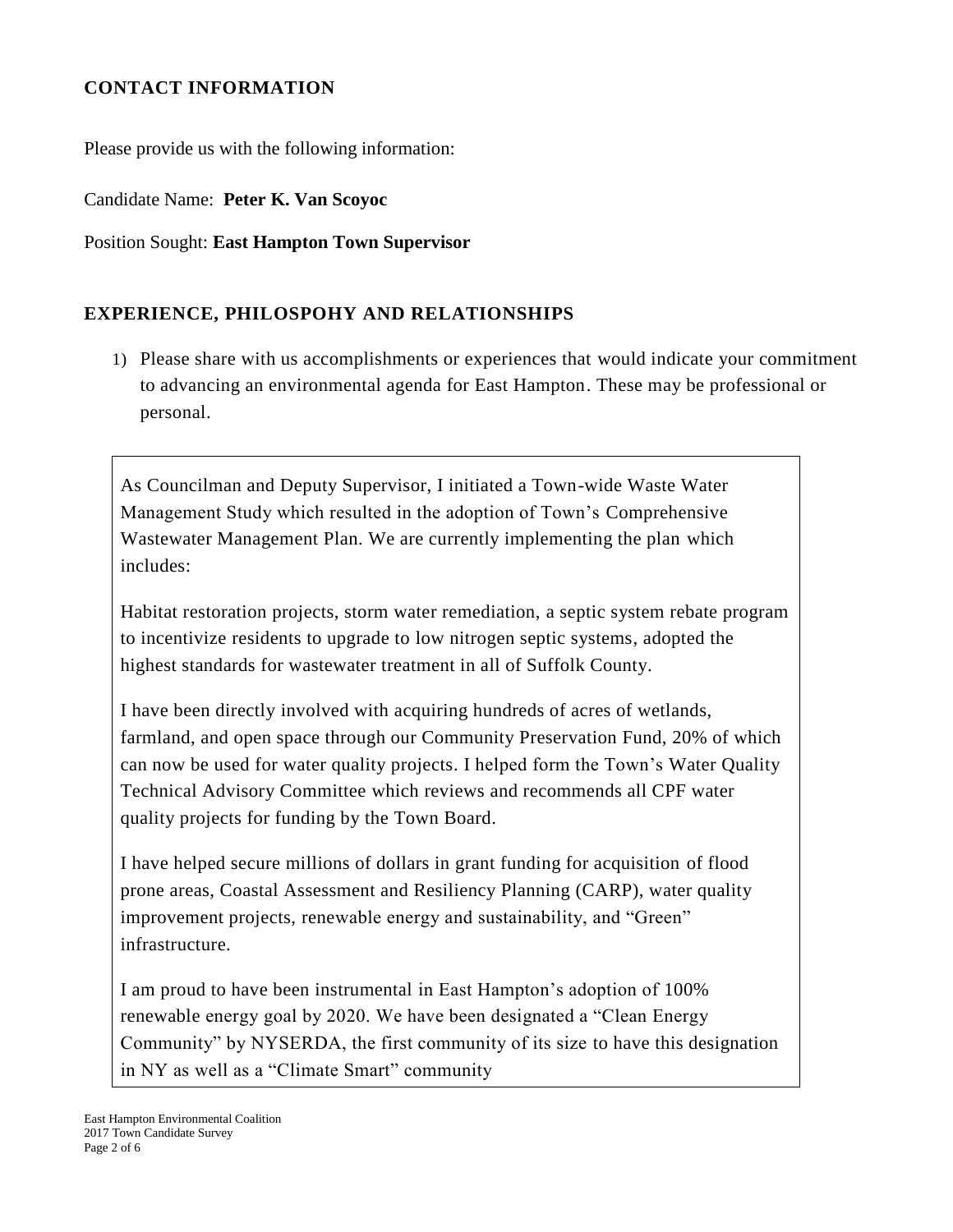My candidacy has been enthusiastically endorsed by the Sierra Club.

2) What do you believe is the role of town government regulation and enforcement in maintaining a natural, sustainable environment? What, if any, changes are the most important?

Town government plays a crucial role in protecting our local environment by ensuring the regulations are enforced and by legislating further protections when there is a demonstrated need.

3) What resources, experts or opinions will you consult when making decisions that affect East Hampton Town's environmental resources?

I will consult with Town staff, environmental organizations, refer to published studies, and/or engage recognized experts when necessary.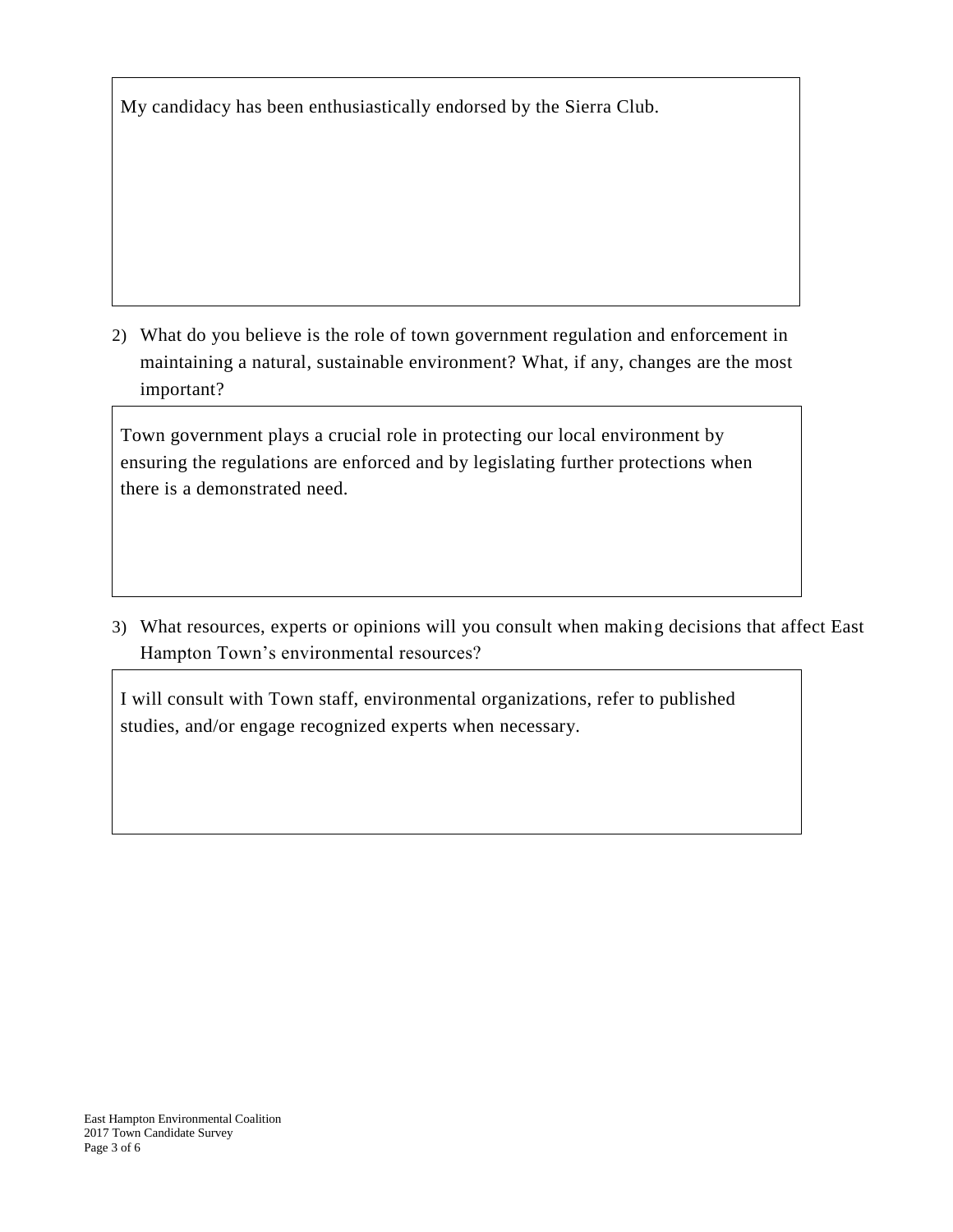### **ISSUE QUESTIONS**

The 2017 East Hampton Green Guide details opportunities and approaches to persistent environmental sustainability challenges facing the town. The following subjects come straight from the agenda where action items of critical importance to the environmental community can be found.

4) On Long Island, our economic prosperity, public health and safety, and quality of life rely upon a clean and sustainable supply of drinking water. Similarly, as an island blessed with bays, harbors, and beaches on every shore, the quality of our surface waters defines our outdoor experience. The consequences of over-development on a small ecosystem have been devastating to not only our groundwater but also our surface waters.

What actions will you take to protect groundwater and surface water?

I will continue to work to protect our waters through habitat restoration projects such as our shellfish programs, macro algae pilot program, through storm water remediation, septic rebates, construction mandates for low nitrogen systems, and through public outreach efforts to emphasize that chemical products and land use patterns can adversely affect our waters.

5) Beaches, water-based tourism and the most productive fishing port in New York State anchor East Hampton's economy. Erosion, sea level rise, and more frequent catastrophic storms are reshaping East Hampton. A sustainable, thriving community requires protecting natural buffers such as beaches, bluffs and wetlands and upgrading and adapting our infrastructure.

What actions will you take to achieve coastal adaptation and resiliency planning?

I sponsored and supported the both the Coastal Assessment and Resilience Planning C.A.R.P. and Hamlet Planning studies in order to develop adaptive strategies to deal with sea level rise, more frequent catastrophic storms, and coastal erosion. Phase 1 of C.A.R.P. has provided in-depth computer modeling of inundation scenarios and the risks that they pose. Phase 2 will explore adaptive strategies and engage stakeholders in discussions of what actions will be necessary to maintain the viability and security of our people and infrastructure.

6) Wetlands, woodlands, grasslands, dunes, fresh water ponds, kettle holes, creeks, bays, and beaches abound in East Hampton, but are becoming increasingly rare nationwide. These ecosystems are not only a major draw for tourism and the area's economy, but are also valuable and vulnerable habitats that provide food, shelter, and breeding grounds for a wide array of creatures. Because of new development, the incursion of invasive species, the use of chemicals for fertilizers, pest and weed control, and increasing stresses of extreme weather and rising water levels, our native flora and fauna are stressed and in decline.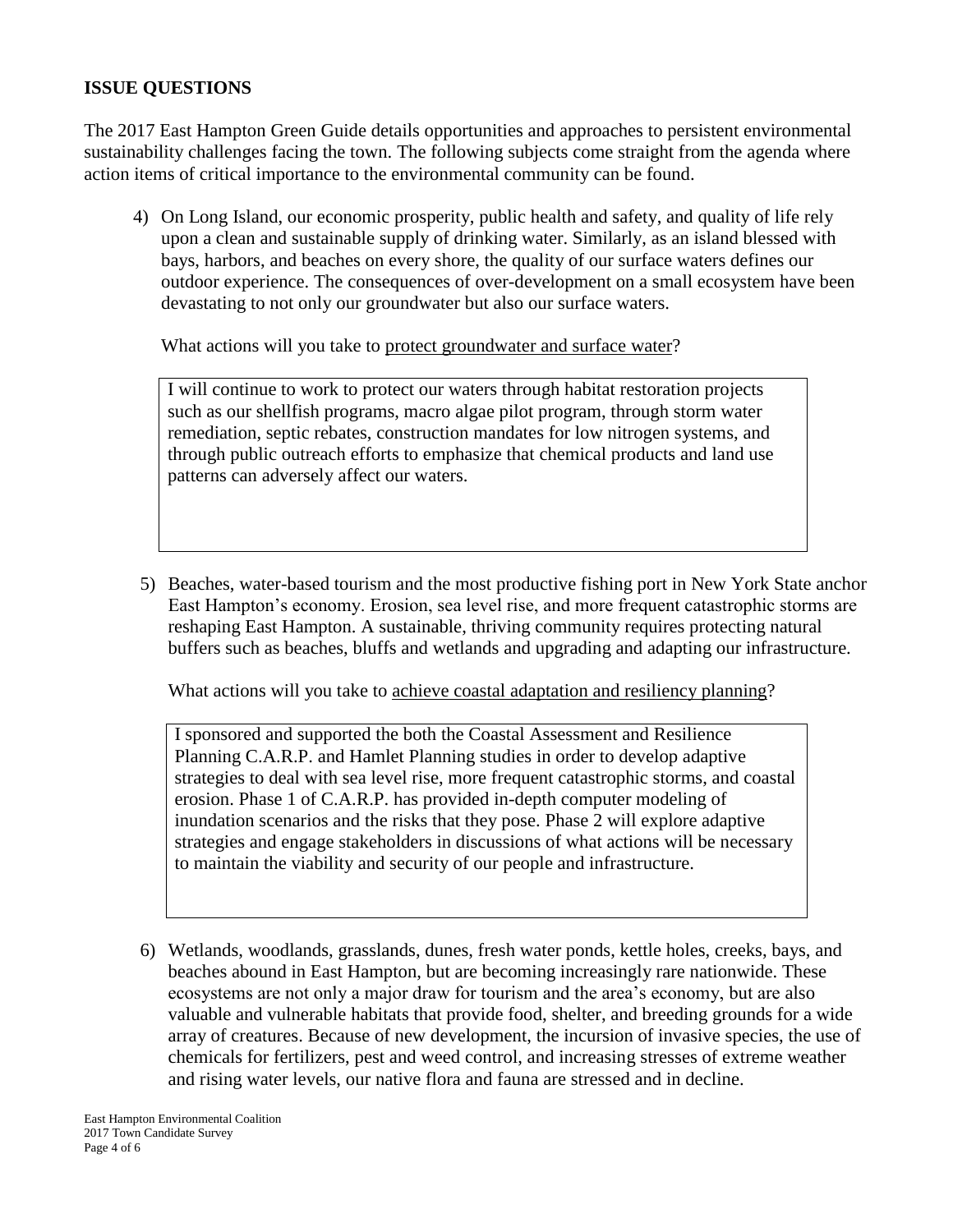What actions will you take to address habitat stewardship?

As Town Board Liaison to both the Natural Resources and Aquaculture departments, I supported the creation of a community oyster gardening pilot project which engages residents in the growing of oysters in local waters, increases understanding of our aquatic ecosystems, provides habitat, helps purify water, and results in a delicious healthy food. The program has tripled in two years and has a waiting list for next year.

Identifying and acknowledging the causes of degradation through scientific means and conveying this important information through public awareness campaigns is crucial.

7) The State of New York has recognized the urgent need for action to mitigate climate change by dramatically reducing greenhouse gas emissions by 40% by 2030 and 80% by 2050. Additionally, the state has directed electric utilities in the state to provide at least 50% of its electricity supply from renewable energy sources. In recognition of these mandates, the Town of East Hampton, in 2014, adopted a goal to meet 100% of community-wide electricity consumption from renewable sources by 2020 and further set a goal to meet the equivalent energy consumption in all sectors (electric, heat, transportation) 100% from renewable sources by the year 2030. At the same time, our grid is vulnerable to the effects of climate change and from time to time the siting decisions for the generation of power and its distribution have been incompatible with the government's mission to protect public health and safety.

What actions will you take to create a  $21<sup>st</sup>$  century sustainable energy policy and grid?

I will continue to advocate for: renewable energy solutions, reducing consumption through better energy efficiency, and greater resiliency.

8) The Town enacted an outdoor lighting ordinance in 1984 in order to preserve the nocturnal environment, community character, and quality of life from the effects of misdirected, excessive, unnecessary and inefficient outdoor lighting. There have been updates to the code but more are needed. Also the code needs to be fully enforced for new and existing installations and the municipality itself needs to conform to the standards set by the code.

What actions will you take to improve outdoor lighting policies to make our skies darker?

I believe that the most recent code revisions have improved our lighting policies. There is always more that can be done so we are working to improve street lighting and future lighting designs for Town buildings as well as gaining greater